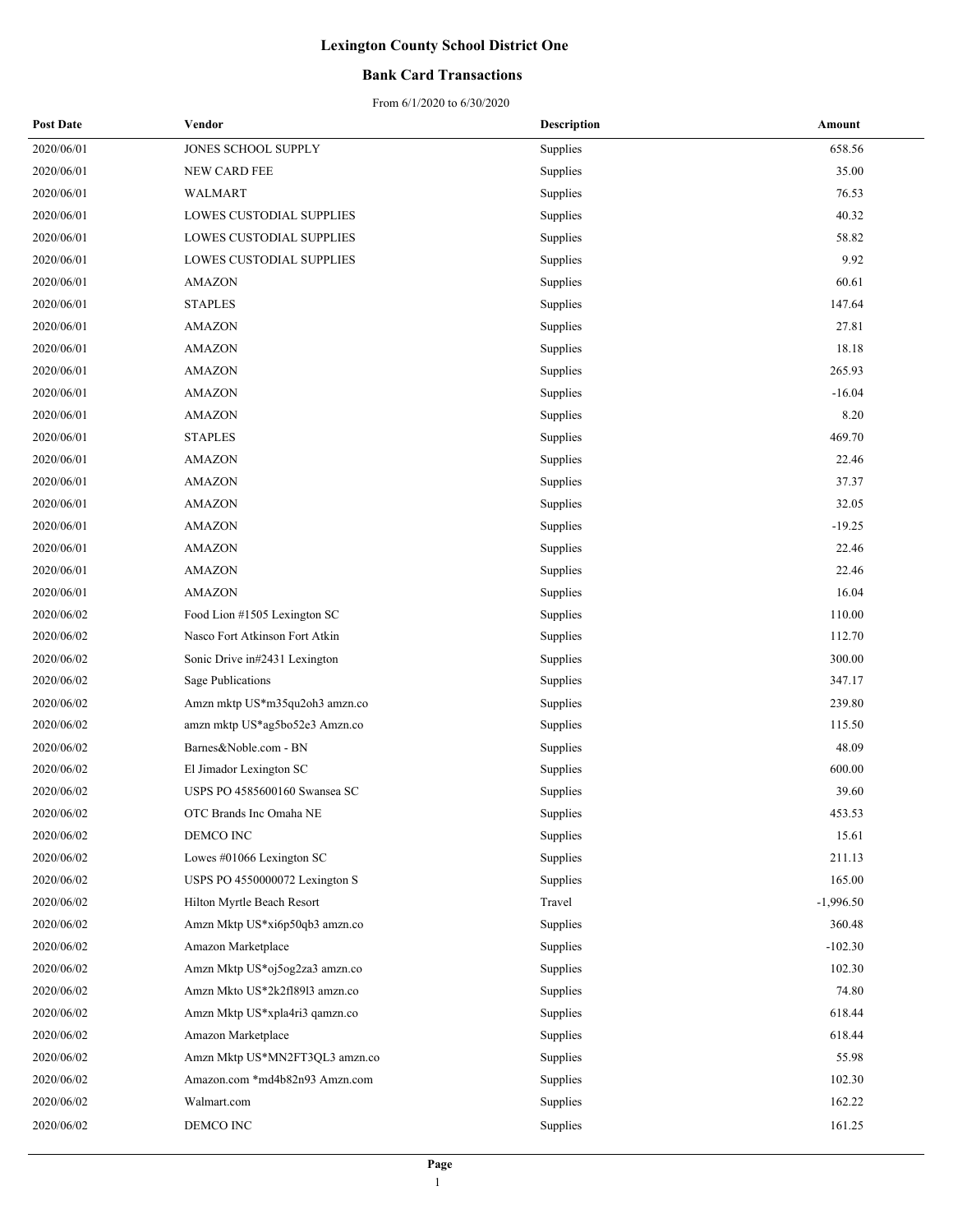### **Bank Card Transactions**

| <b>Post Date</b> | Vendor                         | <b>Description</b>          | Amount    |
|------------------|--------------------------------|-----------------------------|-----------|
| 2020/06/02       | Mom & Pops Citgo               | Supplies                    | 100.00    |
| 2020/06/02       | Sparrow & Kennedy              | Supplies                    | 284.17    |
| 2020/06/02       | Smith & Jones                  | Supplies                    | 43.22     |
| 2020/06/02       | <b>Tractor Supply</b>          | Supplies                    | 6.40      |
| 2020/06/02       | Mom & Pops Citgo               | Supplies                    | 11.69     |
| 2020/06/02       | LOWES                          | Supplies                    | 239.47    |
| 2020/06/02       | Best Buy                       | Supplies                    | 38.50     |
| 2020/06/02       | Best Buy                       | Supplies                    | 42.78     |
| 2020/06/02       | <b>SHELL REBATE</b>            | Travel                      | $-0.32$   |
| 2020/06/02       | SHELL - GAS FOR IT VAN         | Travel                      | 31.51     |
| 2020/06/02       | <b>SHELL REBATE</b>            | Travel                      | $-0.30$   |
| 2020/06/02       | CIRCLE K - GAS FOR IT VAN      | Travel                      | 30.50     |
| 2020/06/02       | <b>CIRCLE K REBATE</b>         | Travel                      | $-0.31$   |
| 2020/06/02       | <b>CIRCLE K REBATE</b>         | Travel                      | $-0.37$   |
| 2020/06/02       | SHELL - GAS FOR IT VAN         | Travel                      | 30.20     |
| 2020/06/02       | CIRCLE K - GAS FOR IT VAN      | Travel                      | 37.00     |
| 2020/06/02       | LOWES - GLOVES/COVID SUPPLY    | Supplies                    | 46.99     |
| 2020/06/02       | LOWES FOODS - BAGGIES/COVID SU | Supplies                    | 8.52      |
| 2020/06/02       | AMAZON - DIST CELL PHONE PERIP | Supplies                    | 261.05    |
| 2020/06/02       | AMAZON - EARBUDS FOR BOARD MEE | Supplies                    | 122.99    |
| 2020/06/02       | PITNEY BOWES - RED INK         | Supplies                    | 275.60    |
| 2020/06/02       | SOUTHEAST INDUSTRIAL EQUIPMENT | Supplies                    | 95.56     |
| 2020/06/02       | LOWES FOODS - GARBAGE BAG SAMP | Supplies                    | 4.26      |
| 2020/06/02       | AMAZON - ADD'L EARBUDS FOR BOA | Supplies                    | 39.56     |
| 2020/06/02       | <b>AMAZON - CONVERTER</b>      | Technology Supplies-Copiers | 99.48     |
| 2020/06/02       | <b>AMAZON - INTERFACE</b>      | Technology Supplies-Copiers | 427.90    |
| 2020/06/02       | <b>AMAZON CONVERTER</b>        | Technology Supplies-Copiers | 232.12    |
| 2020/06/02       | BATT+BULBS - BOARD MEETING LIG | Technology Supplies-Copiers | 83.14     |
| 2020/06/02       | PMI MEMBERSHIP FEE - DEB HUGGI | Dues and Fees               | 219.00    |
| 2020/06/02       | Iproven                        | Pupil Activity              | 79.99     |
| 2020/06/02       | Team Builder                   | Pupil Activity              | 1,000.00  |
| 2020/06/02       | Coastal Press & Signs          | Pupil Activity              | 270.53    |
| 2020/06/03       | AATAP                          | Supplies                    | 168.00    |
| 2020/06/03       | <b>SUNOCO</b>                  | Supplies                    | 46.50     |
| 2020/06/03       | <b>SUNOCO</b>                  | Supplies                    | $-0.47$   |
| 2020/06/03       | HEATPRESS NATION               | Supplies                    | 1,551.50  |
| 2020/06/03       | <b>US CUTTER</b>               | Supplies                    | 1,303.19  |
| 2020/06/03       | FIRSTDOWN PLAYBOOK             | Pupil Activity              | 199.99    |
| 2020/06/10       | HALO BRANDED SOLUTIONS         | Supplies                    | 2,494.10  |
| 2020/06/10       | REFUND AMERICAN AIRLINES       | Travel                      | $-376.70$ |
| 2020/06/10       | REFUND UNITED AIRLINES         | Travel                      | $-338.20$ |
| 2020/06/10       | REFUND UNITED AIRLINES         | Travel                      | $-338.20$ |
| 2020/06/10       | <b>AMAZON</b>                  | Supplies                    | 8.55      |
| 2020/06/10       | <b>ULINE</b>                   | Supplies                    | 115.57    |
| 2020/06/10       | <b>BLICK</b>                   | Supplies                    | 411.84    |
|                  |                                |                             |           |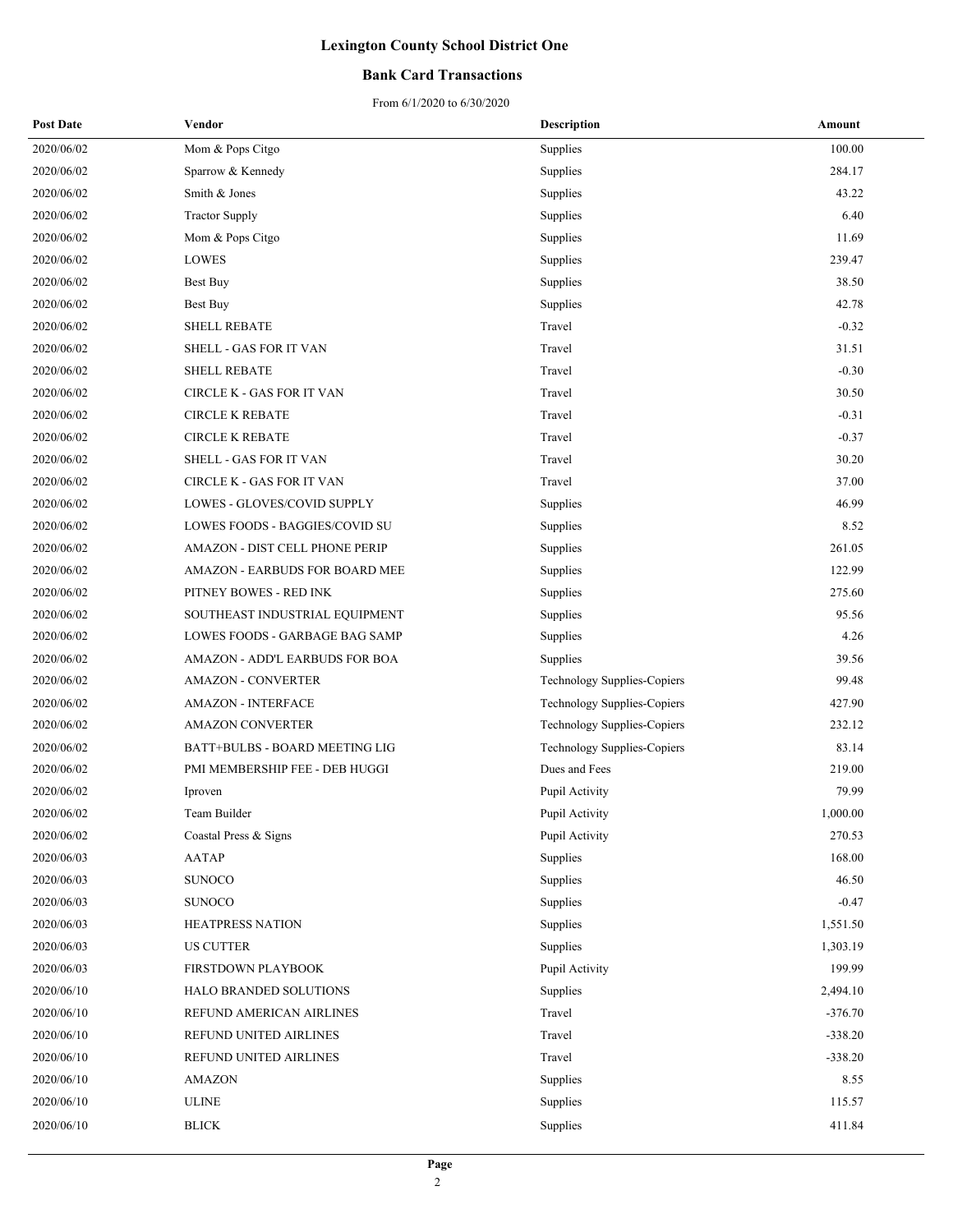### **Bank Card Transactions**

| <b>Post Date</b> | Vendor                    | <b>Description</b>      | Amount   |
|------------------|---------------------------|-------------------------|----------|
| 2020/06/11       | Amazon.com                | Pupil Activity          | 43.98    |
| 2020/06/11       | Sam's Club                | Pupil Activity          | 37.14    |
| 2020/06/11       | Lowes                     | Pupil Activity          | 49.71    |
| 2020/06/11       | Lowes                     | Pupil Activity          | 8.93     |
| 2020/06/11       | Lowes                     | Pupil Activity          | 7.94     |
| 2020/06/11       | Trophy & Awards Center    | Pupil Activity          | 231.12   |
| 2020/06/11       | US Awards                 | Pupil Activity          | 258.77   |
| 2020/06/11       | Dollar General            | Pupil Activity          | 9.65     |
| 2020/06/11       | Waffle House              | Pupil Activity          | 24.58    |
| 2020/06/11       | Amazon                    | Pupil Activity          | 53.70    |
| 2020/06/11       | Amazon                    | Pupil Activity          | 192.58   |
| 2020/06/11       | Trophy & Awards           | Pupil Activity          | 77.04    |
| 2020/06/11       | Trophy & Awards           | Pupil Activity          | 38.52    |
| 2020/06/16       | Office Depot / Office Max | Supplies                | 108.66   |
| 2020/06/16       | Office Depot / Office Max | Supplies                | 80.21    |
| 2020/06/16       | Murphy Express            | Supplies                | 15.81    |
| 2020/06/16       | Walmart                   | Supplies                | 35.18    |
| 2020/06/16       | Teacher College           | Inst Prog Improvement   | 850.00   |
| 2020/06/16       | Pitt Stop                 | Supplies                | 43.50    |
| 2020/06/16       | <b>USPS</b>               | Supplies                | 55.00    |
| 2020/06/16       | <b>USPS</b>               | Supplies                | 440.00   |
| 2020/06/16       | College Board             | Travel                  | 735.00   |
| 2020/06/16       | Vari Desk                 | Supplies                | 977.45   |
| 2020/06/16       | Lowes                     | Supplies                | 26.77    |
| 2020/06/16       | Amazon                    | Supplies                | 554.00   |
| 2020/06/16       | Gateway Supply            | Supplies                | 2,319.55 |
| 2020/06/16       | Amazon                    | Supplies                | 343.10   |
| 2020/06/16       | Office Depot              | Supplies                | 0.50     |
| 2020/06/16       | Pine Press                | Supplies                | 693.26   |
| 2020/06/16       | <b>USPS</b>               | Supplies                | 110.00   |
| 2020/06/16       | <b>VEX</b>                | Supplies                | 712.00   |
| 2020/06/16       | Lowes                     | Supplies                | 264.69   |
| 2020/06/16       | SOUTHLAND EQUIPMENT       | Repairs and Maintenance | 115.00   |
| 2020/06/16       | <b>AMAZON</b>             | Supplies                | 340.32   |
| 2020/06/16       | TROPHY AND AWARDS         | Supplies                | 769.60   |
| 2020/06/16       | <b>USPS</b>               | Supplies                | 275.00   |
| 2020/06/16       | Sams Club                 | Supplies                | 115.92   |
| 2020/06/16       | Target                    | Supplies                | 275.90   |
| 2020/06/16       | White House Custom        | Supplies                | 31.24    |
| 2020/06/16       | Office Depot              | Supplies                | 26.20    |
| 2020/06/16       | Envelopes.com             | Supplies                | 190.41   |
| 2020/06/16       | Trophy & Award            | Supplies                | 26.75    |
| 2020/06/16       | Office Depot              | Supplies                | 47.50    |
| 2020/06/16       | <b>Staples</b>            | Supplies                | 112.34   |
| 2020/06/16       | Amazon                    | Supplies                | 165.75   |
|                  |                           |                         |          |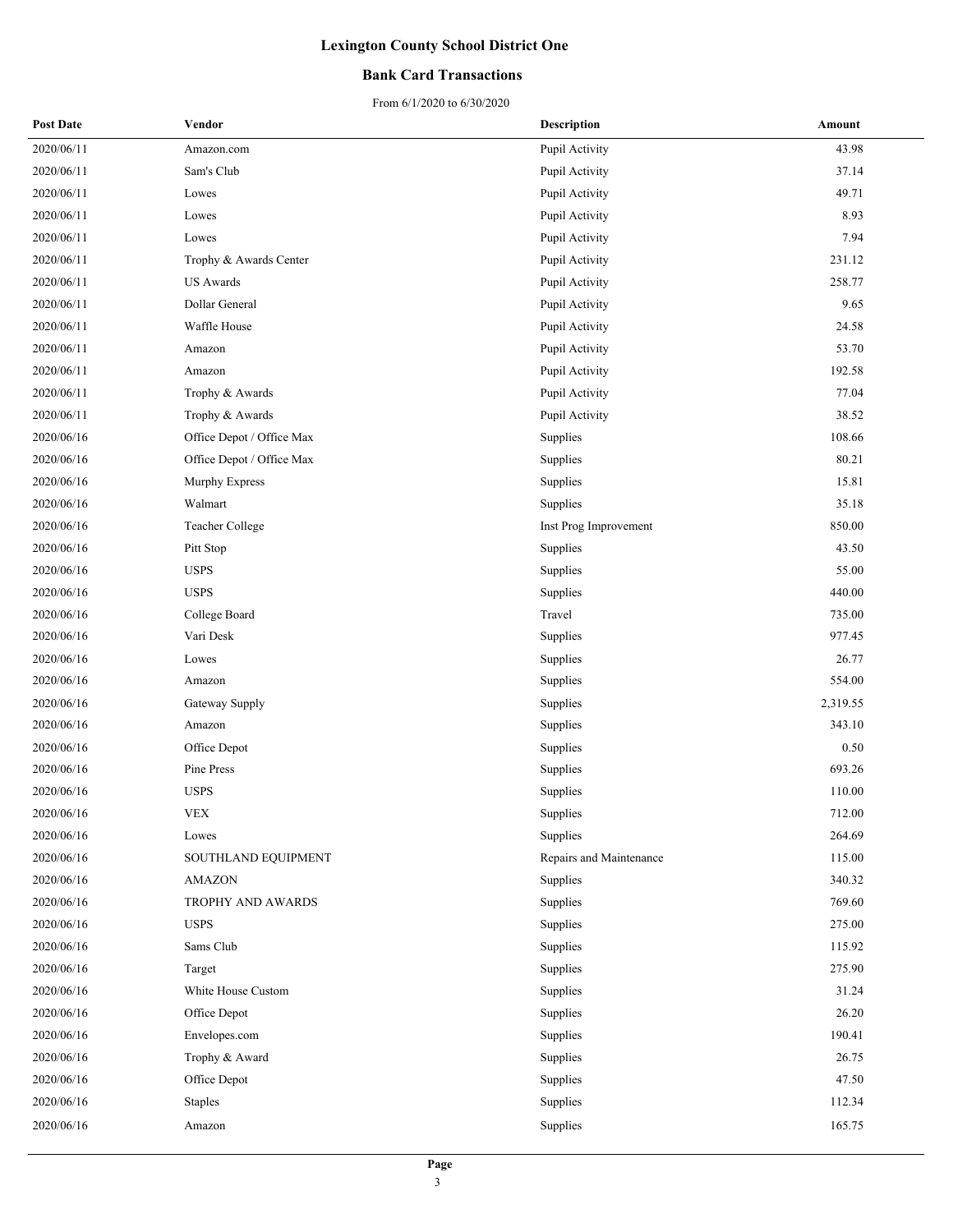### **Bank Card Transactions**

| <b>Post Date</b> | Vendor                        | <b>Description</b>      | Amount    |
|------------------|-------------------------------|-------------------------|-----------|
| 2020/06/16       | <b>SCASA</b>                  | Travel                  | $-80.00$  |
| 2020/06/16       | <b>SCASA</b>                  | Travel                  | $-80.00$  |
| 2020/06/16       | <b>SCASA</b>                  | Travel                  | $-80.00$  |
| 2020/06/16       | <b>SCASA</b>                  | Travel                  | $-560.00$ |
| 2020/06/16       | <b>CES</b>                    | Supplies-Maintenace     | 50.74     |
| 2020/06/16       | Murray Supply                 | Supplies-Maintenace     | 158.13    |
| 2020/06/16       | Gateway                       | Supplies-Maintenace     | 446.22    |
| 2020/06/16       | Lowes                         | Supplies-Maintenace     | 32.08     |
| 2020/06/16       | $\rm{CES}$                    | Supplies-Maintenace     | 149.25    |
| 2020/06/16       | Ed Smith Lumber               | Supplies-Maintenace     | 45.79     |
| 2020/06/16       | Gateway                       | Supplies-Maintenace     | 345.63    |
| 2020/06/16       | Sherwin Williams              | Supplies-Maintenace     | 88.10     |
| 2020/06/16       | <b>SMITH TUFF</b>             | Supplies                | 1,011.75  |
| 2020/06/16       | <b>SHELL</b>                  | Supplies                | 27.39     |
| 2020/06/16       | <b>WALKER</b>                 | Supplies                | 205.28    |
| 2020/06/16       | WALMART                       | Supplies                | 227.48    |
| 2020/06/16       | WALKER                        | Supplies                | 115.03    |
| 2020/06/16       | <b>LOWES</b>                  | Supplies                | 605.94    |
| 2020/06/16       | <b>SHELL</b>                  | Supplies                | 50.92     |
| 2020/06/16       | Sherwin Williams              | Supplies-Maintenace     | 172.10    |
| 2020/06/16       | <b>LOWES FOODS</b>            | Supplies                | 19.43     |
| 2020/06/16       | TRUE VALUE                    | Supplies                | 31.00     |
| 2020/06/16       | <b>LOWES FOODS</b>            | Supplies                | 43.48     |
| 2020/06/16       | <b>LOWES FOODS</b>            | Supplies                | 15.01     |
| 2020/06/16       | Lowes                         | Supplies-Maintenace     | 64.80     |
| 2020/06/16       | Lowes                         | Supplies-Maintenace     | 36.27     |
| 2020/06/16       | Lowes                         | Supplies-Maintenace     | 32.38     |
| 2020/06/16       | $\rm{CES}$                    | Supplies-Maintenace     | 33.29     |
| 2020/06/16       | Ed Smith Lumber               | Supplies-Maintenace     | 11.75     |
| 2020/06/16       | Lexington True Value Hardware | Supplies                | 149.16    |
| 2020/06/16       | CNT Columbia                  | Supplies-Maintenace     | 95.23     |
| 2020/06/16       | <b>CES</b>                    | Supplies-Maintenace     | 215.03    |
| 2020/06/16       | Oswald Lumber                 | Supplies-Maintenace     | 45.11     |
| 2020/06/16       | Spicer On Call                | Repairs and Maintenance | 308.56    |
| 2020/06/16       | Northern Tools                | Supplies                | 69.54     |
| 2020/06/16       | Lowes Foods                   | Supplies                | 51.26     |
| 2020/06/16       | Lexington True Value          | Supplies-Maintenace     | 40.62     |
| 2020/06/16       | Lowes                         | Supplies-Maintenace     | 18.19     |
| 2020/06/16       | Lowes                         | Supplies-Maintenace     | 115.53    |
| 2020/06/16       | Murphy Express                | Supplies                | 16.56     |
| 2020/06/16       | Murphy Express                | Supplies                | 96.84     |
| 2020/06/16       | Lowes                         | Supplies                | 125.07    |
| 2020/06/16       | Lowes                         | Supplies                | 68.29     |
| 2020/06/16       | Proteam                       | Supplies                | 36.52     |
| 2020/06/16       | Lowes                         | Supplies                | 596.06    |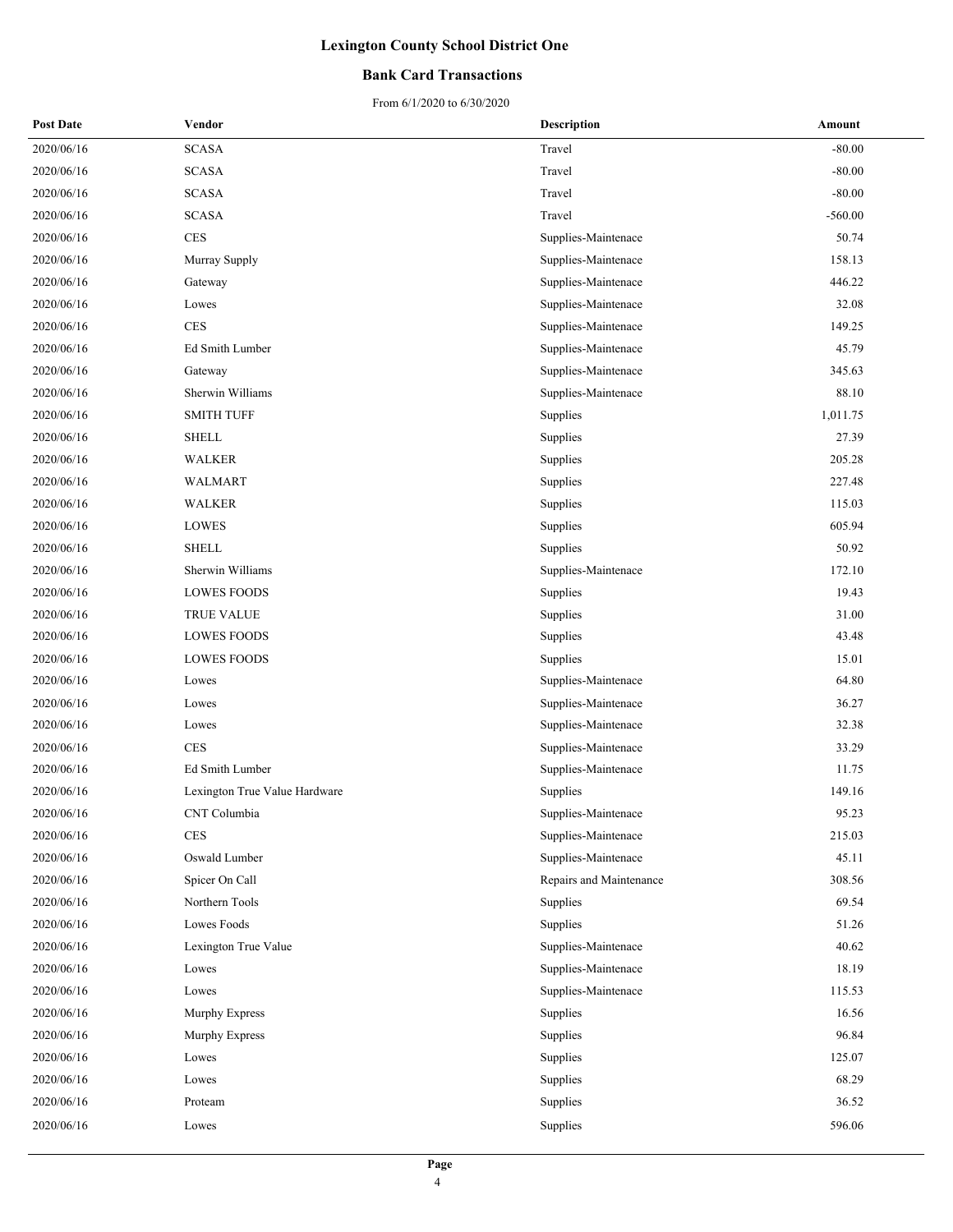### **Bank Card Transactions**

| <b>Post Date</b> | Vendor                         | <b>Description</b>   | Amount  |
|------------------|--------------------------------|----------------------|---------|
| 2020/06/16       | GSports                        | Supplies             | 189.00  |
| 2020/06/16       | Lowes                          | Supplies             | 276.64  |
| 2020/06/16       | FSI                            | Supplies             | 180.20  |
| 2020/06/16       | Lowes                          | Supplies             | 84.12   |
| 2020/06/16       | $\mathbf{A}\text{-}\mathbf{Z}$ | Supplies             | 76.46   |
| 2020/06/16       | Murphy Express                 | Supplies             | 77.40   |
| 2020/06/16       | Walmart                        | Supplies             | 1.52    |
| 2020/06/16       | <b>CREDITS</b>                 | Supplies             | $-0.82$ |
| 2020/06/16       | <b>Tractor Supply</b>          | Supplies-Maintenace  | 126.20  |
| 2020/06/16       | <b>Tractor Supply</b>          | Supplies-Maintenace  | 56.87   |
| 2020/06/16       | $\rm{CES}$                     | Supplies-Maintenace  | 144.45  |
| 2020/06/16       | <b>CES</b>                     | Supplies-Maintenace  | 267.77  |
| 2020/06/16       | <b>SCHOSA</b>                  | Pupil Transportation | 480.00  |
| 2020/06/16       | PAYPAL PALMETTO PLANNER        | Travel               | 199.00  |
| 2020/06/16       | <b>GRADUATION SOURCE</b>       | Pupil Activity       | 626.43  |
| 2020/06/16       | <b>HEINMANN</b>                | Pupil Activity       | 176.97  |
| 2020/06/16       | Amazon.com                     | Pupil Activity       | 31.88   |
| 2020/06/16       | Amazon.com                     | Pupil Activity       | 101.10  |
| 2020/06/16       | <b>USPO</b>                    | Pupil Activity       | 220.00  |
| 2020/06/16       | Office Depot                   | Pupil Activity       | 61.57   |
| 2020/06/16       | School Nurse Supply            | Pupil Activity       | 105.13  |
| 2020/06/16       | <b>Story Monster</b>           | Pupil Activity       | 450.00  |
| 2020/06/16       | <b>PRAXAIR</b>                 | Pupil Activity       | 28.57   |
| 2020/06/16       | TROPHY AND AWARDS              | Pupil Activity       | 321.54  |
| 2020/06/16       | <b>SWEET MAGNOLIAS</b>         | Pupil Activity       | 472.94  |
| 2020/06/16       | Scholastic Books               | Supplies             | 517.88  |
| 2020/06/17       | Sam's                          | Supplies             | 26.72   |
| 2020/06/17       | <b>US Postal Service</b>       | Supplies             | 38.25   |
| 2020/06/17       | Target                         | Supplies             | 156.88  |
| 2020/06/17       | Sam's                          | Supplies             | 53.32   |
| 2020/06/17       | Hobby Lobby                    | Supplies-Immersion   | 17.19   |
| 2020/06/17       | Crossroads Center              | Supplies             | 339.13  |
| 2020/06/17       | AMAZON.COM - IMMERSION MATERIA | Supplies-Immersion   | 37.74   |
| 2020/06/17       | AMAZON.COM - IMMERSION MATERIA | Supplies-Immersion   | 349.93  |
| 2020/06/17       | AMAZON.COM - IMMERSION MATERIA | Supplies-Immersion   | 27.76   |
| 2020/06/17       | AMAZON.COM - IMMERSION MATERIA | Supplies-Immersion   | 60.25   |
| 2020/06/17       | Wal Mart                       | Supplies             | 23.92   |
| 2020/06/17       | Hobby Lobby                    | Supplies-Immersion   | 57.36   |
| 2020/06/17       | Office Depot                   | Supplies-Immersion   | 372.57  |
| 2020/06/17       | Amazon                         | Supplies             | 208.86  |
| 2020/06/17       | Amazon                         | Supplies             | 8.53    |
| 2020/06/17       | Amazon                         | Supplies             | 46.37   |
| 2020/06/17       | Amazon                         | Supplies             | 28.88   |
| 2020/06/17       | Trophy and Awards              | Supplies             | 383.46  |
| 2020/06/17       | Walmart                        | Supplies             | 4.25    |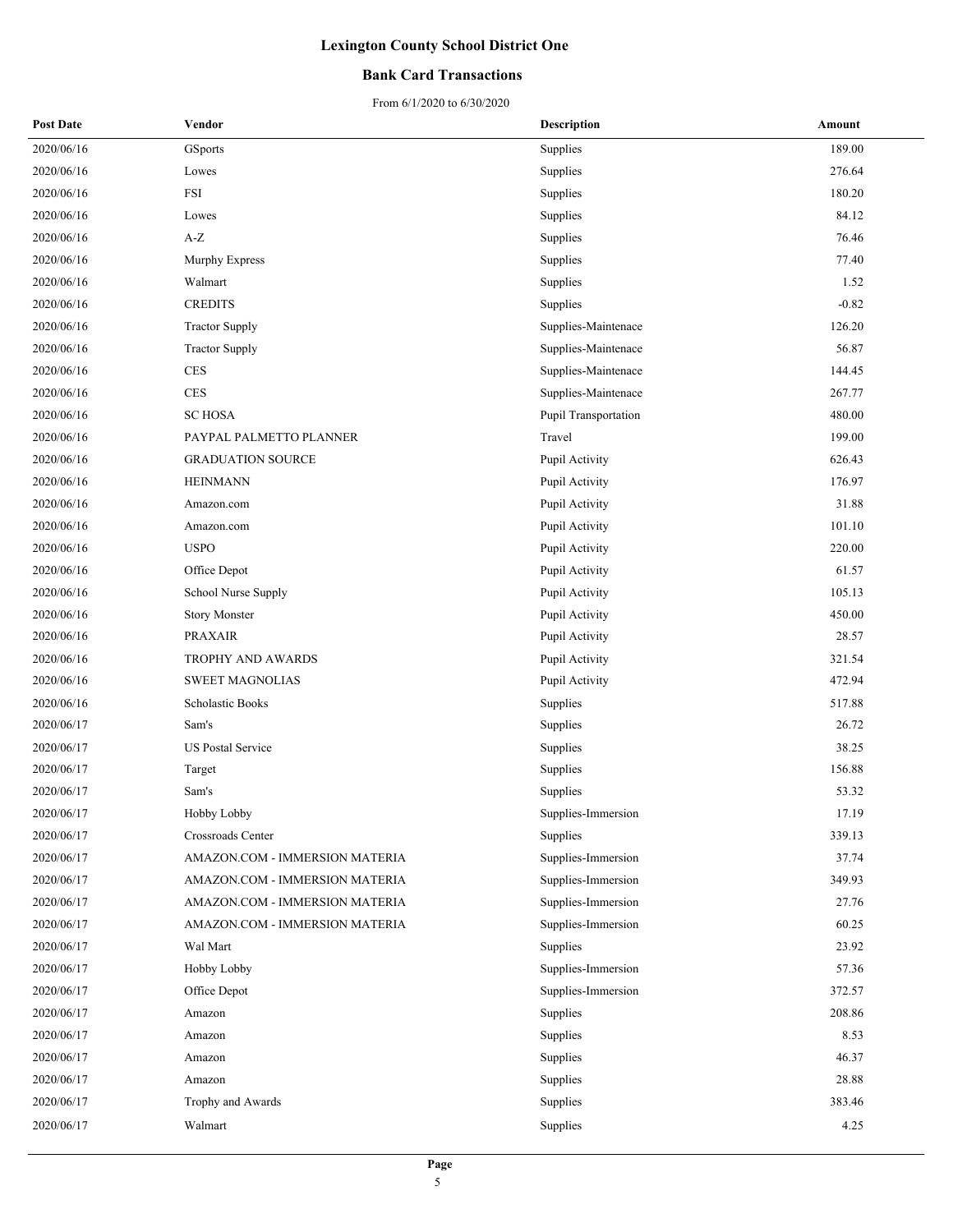### **Bank Card Transactions**

| <b>Post Date</b> | Vendor                         | <b>Description</b> | Amount   |
|------------------|--------------------------------|--------------------|----------|
| 2020/06/17       | <b>AMAZON</b>                  | Supplies           | 46.98    |
| 2020/06/17       | Amazon                         | Supplies           | 1,561.79 |
| 2020/06/17       | Flippen Group                  | Supplies           | 699.33   |
| 2020/06/17       | WORTHINGTON DIRECT-CLASSROOM R | Supplies           | 943.37   |
| 2020/06/17       | <b>Black Sheep Promotions</b>  | Supplies           | 481.50   |
| 2020/06/17       | Amazon.com                     | Supplies           | 132.64   |
| 2020/06/17       | Office Depot                   | Supplies           | 44.32    |
| 2020/06/17       | Envelopes.com                  | Supplies           | 194.45   |
| 2020/06/17       | Amazon                         | Supplies           | 26.28    |
| 2020/06/17       | Amazon                         | Supplies           | 19.39    |
| 2020/06/17       | Amazon                         | Supplies           | $-7.17$  |
| 2020/06/17       | MYROUTEONLINE                  | Supplies           | 29.95    |
| 2020/06/17       | ATHENS PAPER - GRADUATION SIGN | Supplies           | 975.00   |
| 2020/06/17       | Tablecloths Factory.com        | Supplies           | 330.00   |
| 2020/06/17       | Party City                     | Supplies           | 16.20    |
| 2020/06/17       | ACCUFORM.COM - GRADUATION SIGN | Supplies           | 145.29   |
| 2020/06/17       | Mikes Prouce                   | Supplies           | 54.00    |
| 2020/06/17       | Amazon                         | Supplies           | 254.66   |
| 2020/06/17       | Rhodes Branding                | Supplies           | 292.11   |
| 2020/06/17       | Cayce Farmers Market           | Supplies           | 202.87   |
| 2020/06/17       | Successories                   | Supplies           | 179.99   |
| 2020/06/17       | Rhodes Branding                | Supplies           | 187.25   |
| 2020/06/17       | Amazon                         | Supplies           | 36.33    |
| 2020/06/17       | Plum Paper                     | Supplies           | 63.75    |
| 2020/06/17       | Computer science teach         | Travel             | 50.00    |
| 2020/06/17       | Amazon                         | Supplies           | 10.02    |
| 2020/06/17       | Amazon                         | Supplies           | 12.83    |
| 2020/06/17       | Amazon                         | Supplies           | 7.48     |
| 2020/06/17       | Amazon.com                     | Supplies           | 6.52     |
| 2020/06/17       | Amazon.com                     | Supplies           | 13.67    |
| 2020/06/17       | AMAZON                         | Supplies           | 96.29    |
| 2020/06/17       | <b>AMAZON</b>                  | Supplies           | 31.65    |
| 2020/06/17       | <b>AMAZON</b>                  | Supplies           | 31.02    |
| 2020/06/17       | <b>AMAZON</b>                  | Supplies           | 18.16    |
| 2020/06/17       | <b>AMAZON</b>                  | Supplies           | 9.28     |
| 2020/06/17       | Ollies Bargain Outlet          | Supplies           | 2.39     |
| 2020/06/17       | <b>SCASA CREDIT</b>            | Travel             | $-80.00$ |
| 2020/06/17       | Credit on previous statement   | Travel             | $-26.00$ |
| 2020/06/17       | <b>BSN</b> Sports, LLC         | Supplies           | 199.04   |
| 2020/06/17       | <b>Better World Books</b>      | Supplies           | 65.29    |
| 2020/06/17       | Dollar General                 | Supplies           | 47.35    |
| 2020/06/17       | Amazon                         | Supplies           | 35.25    |
| 2020/06/17       | Amazon                         | Supplies           | 16.47    |
| 2020/06/17       | Amazon                         | Supplies           | 104.85   |
| 2020/06/17       | Office Depot                   | Supplies           | 759.81   |
|                  |                                |                    |          |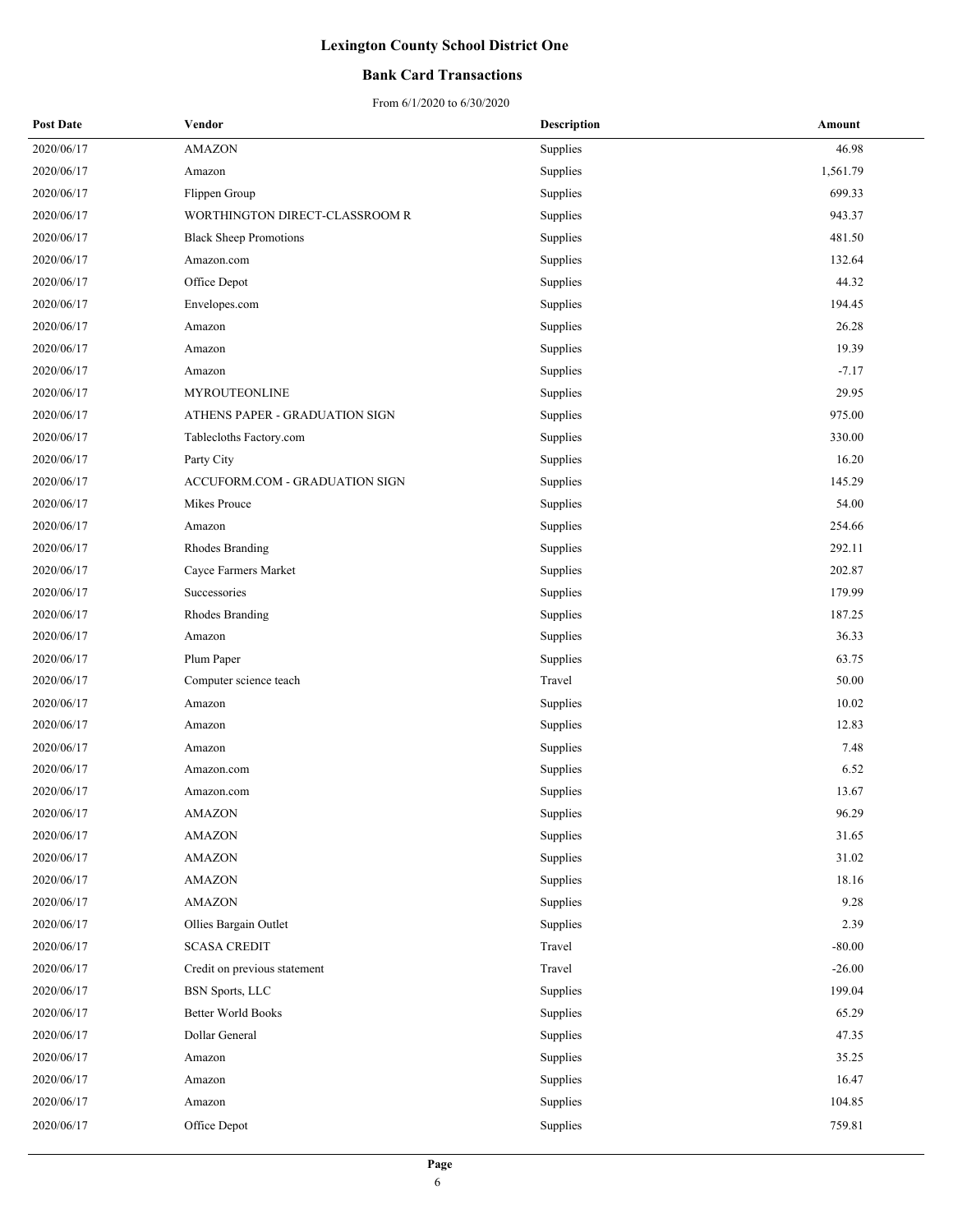### **Bank Card Transactions**

| <b>Post Date</b> | Vendor                         | <b>Description</b>        | Amount    |
|------------------|--------------------------------|---------------------------|-----------|
| 2020/06/17       | Amazon                         | Supplies                  | 16.04     |
| 2020/06/17       | UTC Continuing Ed              | Travel-MMGW/HSTW Staff De | 525.00    |
| 2020/06/17       | CREDIT FOR SCASA CONFERENCE    | Travel-Teacher Staff Dev  | $-80.00$  |
| 2020/06/17       | CREDIT FOR SCASA CONFERENCE -  | Travel-Teacher Staff Dev  | $-80.00$  |
| 2020/06/17       | <b>United Airlines</b>         | Travel-Teacher Staff Dev  | $-406.40$ |
| 2020/06/17       | United Airlines                | Travel-Teacher Staff Dev  | $-406.40$ |
| 2020/06/17       | Triangle Safe & Lock           | Supplies                  | 72.23     |
| 2020/06/17       | Amazon                         | Supplies                  | 22.45     |
| 2020/06/17       | Walmart                        | Supplies                  | 27.07     |
| 2020/06/17       | Nephron                        | Supplies                  | 960.00    |
| 2020/06/17       | Dollar General                 | Supplies                  | 3.48      |
| 2020/06/17       | Dollar Tree                    | Supplies                  | 7.49      |
| 2020/06/17       | ESEA - Video on Demand         | Supplies                  | 39.00     |
| 2020/06/17       | Dollar General                 | Supplies                  | 14.72     |
| 2020/06/17       | Creative Alternatives          | Supplies                  | 629.00    |
| 2020/06/17       | Palmetto Yard                  | Supplies                  | 77.50     |
| 2020/06/17       | Amazon                         | Supplies                  | 34.22     |
| 2020/06/17       | Personaliztion Mall            | Supplies                  | 242.88    |
| 2020/06/17       | Shell                          | Supplies                  | 17.51     |
| 2020/06/17       | Raptor                         | Supplies                  | 200.00    |
| 2020/06/17       | Lowe's                         | Supplies                  | 318.35    |
| 2020/06/17       | <b>USPS</b>                    | Supplies                  | 165.00    |
| 2020/06/17       | TechSmith                      | Supplies                  | 182.37    |
| 2020/06/17       | Wall Street Journal subscripti | Supplies                  | 636.36    |
| 2020/06/17       | Office Depot                   | Supplies                  | 192.57    |
| 2020/06/17       | <b>GFOASC</b>                  | Dues and Fees             | 20.00     |
| 2020/06/17       | <b>GFOASC</b>                  | Dues and Fees             | 20.00     |
| 2020/06/17       | <b>GFOASC</b>                  | Dues and Fees             | 20.00     |
| 2020/06/17       | <b>GFOASC</b>                  | Dues and Fees             | 20.00     |
| 2020/06/17       | <b>GFOASC</b>                  | Dues and Fees             | 20.00     |
| 2020/06/17       | <b>GFOASC</b>                  | Dues and Fees             | 20.00     |
| 2020/06/17       | Refund for the SC Assoc. of Sc | Travel                    | $-80.00$  |
| 2020/06/17       | Registration for district vehi | Supplies                  | 88.46     |
| 2020/06/17       | Registration for District vehi | Supplies                  | 78.29     |
| 2020/06/17       | Walmart                        | Supplies                  | 20.76     |
| 2020/06/17       | Lowes Foods                    | Supplies                  | 93.47     |
| 2020/06/17       | Amazon                         | Supplies                  | 136.70    |
| 2020/06/17       | Home Depot                     | Supplies                  | 49.66     |
| 2020/06/17       | Walmart                        | Supplies                  | 62.43     |
| 2020/06/17       | Lowes                          | Supplies                  | 318.18    |
| 2020/06/17       | Lowes                          | Supplies                  | 287.27    |
| 2020/06/17       | Pitt Stop                      | Supplies                  | 37.67     |
| 2020/06/17       | Walmart                        | Supplies                  | 70.25     |
| 2020/06/17       | Walker Hardware                | Supplies                  | 325.89    |
| 2020/06/17       | Murphy Express                 | Supplies                  | 69.60     |
|                  |                                |                           |           |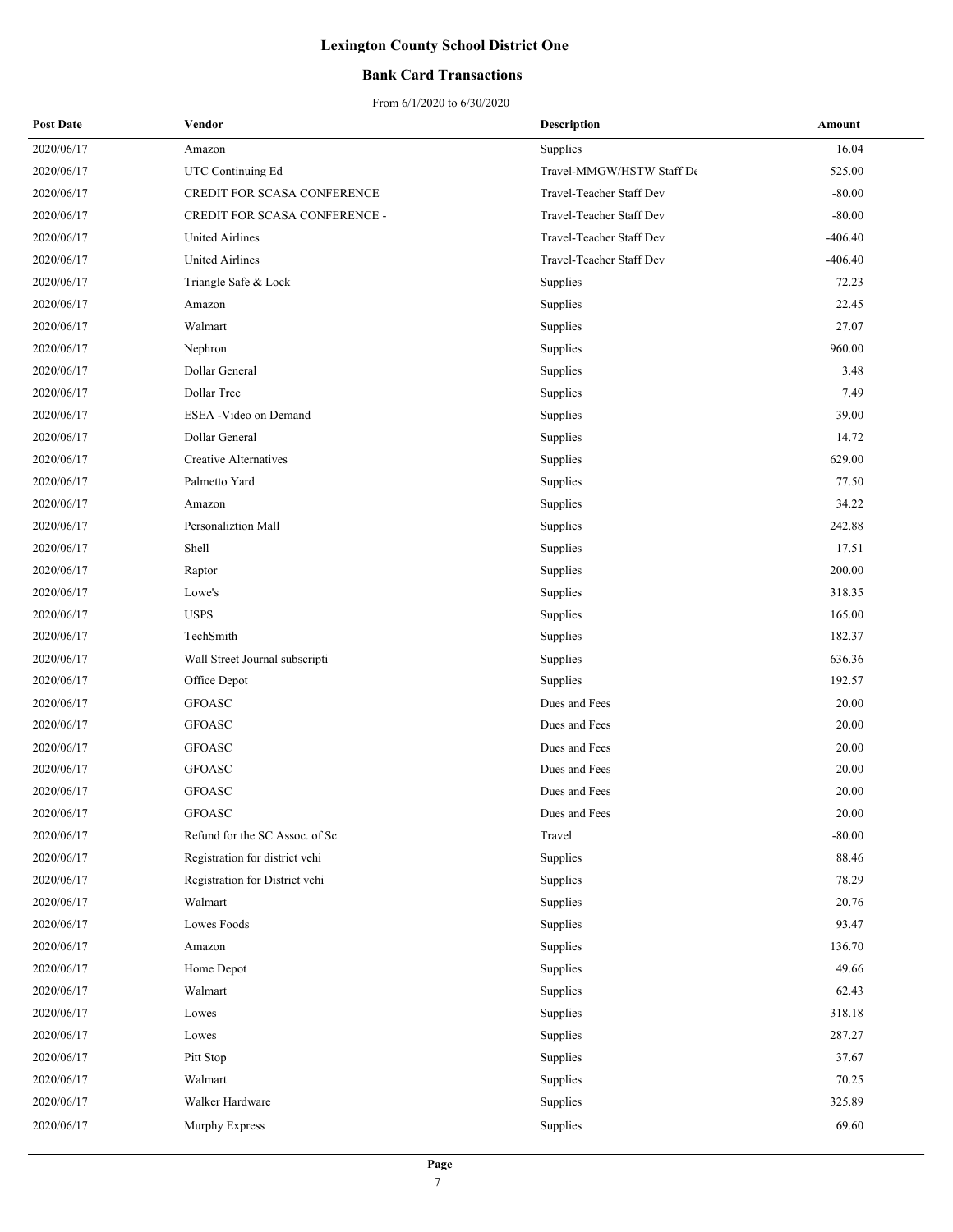### **Bank Card Transactions**

| <b>Post Date</b> | Vendor                        | <b>Description</b>        | Amount      |
|------------------|-------------------------------|---------------------------|-------------|
| 2020/06/17       | Target                        | Supplies                  | 87.41       |
| 2020/06/17       | Lowe's                        | Supplies                  | 174.63      |
| 2020/06/17       | Roses                         | Supplies                  | 17.58       |
| 2020/06/17       | Lowes                         | Supplies                  | 486.21      |
| 2020/06/17       | Wolfsnout                     | Supplies                  | 92.84       |
| 2020/06/17       | easycredit savings            | Supplies                  | $-0.46$     |
| 2020/06/17       | BP                            | Supplies                  | 46.08       |
| 2020/06/17       | <b>LOWES-MAIN. DEPT</b>       | Supplies                  | 28.87       |
| 2020/06/17       | LOWES-MAIN. DEPT.             | Supplies                  | 28.76       |
| 2020/06/17       | Lowe's                        | Supplies                  | 222.69      |
| 2020/06/17       | MURPHEY EXPRESS - MAIN. DEPT. | Supplies                  | 59.64       |
| 2020/06/17       | Lowe's                        | Supplies                  | 35.29       |
| 2020/06/17       | MURPHY EXPRESS-MAIN. DEPT     | Supplies                  | 67.00       |
| 2020/06/17       | SMITH & JONES - MAIN. DEPT    | Supplies                  | 1,155.60    |
| 2020/06/17       | WALMART - MAIN DEPT           | Supplies                  | 40.47       |
| 2020/06/17       | Lowes                         | Supplies                  | 26.37       |
| 2020/06/17       | Lowes                         | Supplies                  | 31.67       |
| 2020/06/17       | Lowes                         | Supplies                  | 53.83       |
| 2020/06/17       | Interstate                    | Supplies                  | 16.96       |
| 2020/06/17       | United Chemicals              | Supplies                  | 1,306.92    |
| 2020/06/17       | Office Depot                  | Supplies                  | 185.60      |
| 2020/06/17       | Walmart                       | Supplies                  | 69.70       |
| 2020/06/17       | Angie Mallon                  | Supplies                  | 1,673.75    |
| 2020/06/17       | WAlgreens                     | Supplies                  | 404.42      |
| 2020/06/17       | Geiger                        | Supplies                  | 2,100.65    |
| 2020/06/17       | Mask the US                   | Supplies                  | 1,994.65    |
| 2020/06/17       | Amazon                        | Supplies                  | 52.42       |
| 2020/06/17       | Office Depot                  | Supplies                  | 84.70       |
| 2020/06/17       | Walmart                       | Supplies                  | 13.44       |
| 2020/06/17       | Office Depot                  | Technology Equipment D F  | 406.57      |
| 2020/06/17       | <b>SCAPT</b>                  | Dues and Fees             | $-1,500.00$ |
| 2020/06/17       | Drone propellers              | Supplies                  | 132.60      |
| 2020/06/17       | Bitly.com                     | Software Renewal/Agreemen | 35.00       |
| 2020/06/17       | Zoom.us                       | Software Renewal/Agreemen | 16.55       |
| 2020/06/17       | Adobe Stock                   | Software Renewal/Agreemen | 79.99       |
| 2020/06/17       | Zoom.us                       | Software Renewal/Agreemen | 16.55       |
| 2020/06/17       | Office Depot                  | Supplies                  | 341.88      |
| 2020/06/17       | Best Buy                      | Supplies                  | 41.70       |
| 2020/06/17       | Office Depot                  | Supplies                  | 9.82        |
| 2020/06/17       | Office Depot                  | Supplies                  | 93.03       |
| 2020/06/17       | Morningsave.com               | Supplies                  | 22.00       |
| 2020/06/17       | Forms and Supply              | Supplies                  | 238.98      |
| 2020/06/17       | <b>Best Buy</b>               | Supplies                  | 69.50       |
| 2020/06/17       | APStylebook.com               | Supplies                  | 272.29      |
| 2020/06/17       | <b>Washington Post</b>        | Periodicals               | 107.00      |
|                  |                               |                           |             |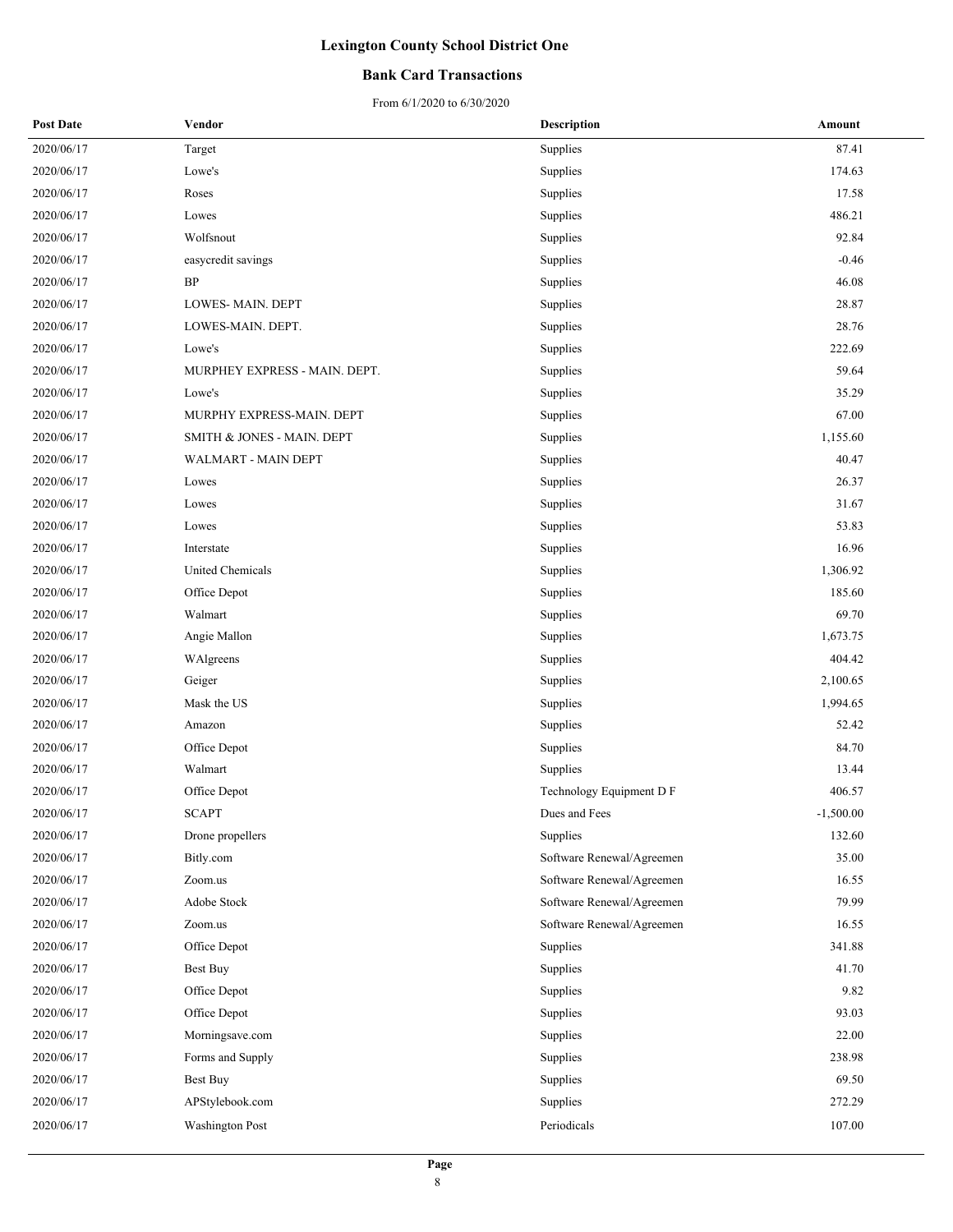### **Bank Card Transactions**

| <b>Post Date</b> | Vendor                            | Description               | Amount   |
|------------------|-----------------------------------|---------------------------|----------|
| 2020/06/17       | The State Newspaper               | Periodicals               | 8.95     |
| 2020/06/17       | Mycheckout.org                    | Dues and Fees             | 4.99     |
| 2020/06/17       | 4 Imprint                         | Printing and Binding      | 773.30   |
| 2020/06/17       | 4 Imprint                         | Printing and Binding      | 1,283.39 |
| 2020/06/17       | CBS Signs                         | Printing and Binding      | 281.20   |
| 2020/06/17       | Pine Press                        | Printing and Binding      | 538.29   |
| 2020/06/17       | CBS Signs                         | Printing and Binding      | 42.80    |
| 2020/06/17       | Pine Press Printing               | Printing and Binding      | 529.14   |
| 2020/06/17       | SLED                              | Other Prof & Tech Service | 416.00   |
| 2020/06/17       | Office Depot                      | Supplies                  | 308.15   |
| 2020/06/17       | Office Depot                      | Supplies                  | 266.72   |
| 2020/06/17       | Amazon                            | Supplies                  | 210.79   |
| 2020/06/17       | Amazon                            | Supplies                  | 38.49    |
| 2020/06/17       | <b>USPS Downtown Post Office</b>  | Supplies                  | 65.00    |
| 2020/06/17       | Amazon                            | Supplies                  | 213.59   |
| 2020/06/17       | Amazon                            | Supplies                  | 104.84   |
| 2020/06/17       | SP*10Million Shield               | Supplies                  | 213.46   |
| 2020/06/17       | Amazon                            | Supplies                  | 152.19   |
| 2020/06/17       | Amazon                            | Supplies                  | 13.90    |
| 2020/06/17       | Amazon                            | Supplies                  | 15.37    |
| 2020/06/17       | Amazon                            | Supplies                  | 27.19    |
| 2020/06/17       | Amazon                            | Supplies                  | $-72.09$ |
| 2020/06/17       | Office Depot                      | Supplies                  | 10.15    |
| 2020/06/17       | Amazon                            | Supplies                  | 51.28    |
| 2020/06/17       | Amazon                            | Supplies                  | 84.70    |
| 2020/06/17       | <b>SHRM</b>                       | Dues and Fees             | 219.00   |
| 2020/06/17       | National School Boards            | Dues and Fees             | 99.00    |
| 2020/06/17       | Amazon                            | Dues and Fees             | 9.99     |
| 2020/06/17       | Mod Pizza                         | Other Objects             | 100.00   |
| 2020/06/17       | Chicken Salad Chick               | Other Objects             | 60.00    |
| 2020/06/17       | Walgreen's                        | Other Objects             | 100.00   |
| 2020/06/17       | Dunkin                            | Other Objects             | 100.00   |
| 2020/06/17       | Zoes Kitchen                      | Other Objects             | 95.00    |
| 2020/06/17       | Chicken Salad Chick               | Other Objects             | 75.00    |
| 2020/06/17       | Thrift Books                      | Supplies                  | 42.49    |
| 2020/06/17       | <b>EAI</b> Education              | Supplies                  | 458.16   |
| 2020/06/17       | Amazon                            | Supplies                  | 1,424.80 |
| 2020/06/17       | REI Heinemann                     | Supplies                  | 214.28   |
| 2020/06/17       | Postal Express                    | Supplies                  | 179.01   |
| 2020/06/17       | <b>USPS</b>                       | Supplies                  | 47.30    |
| 2020/06/17       | <b>Newton Education Solutions</b> | Inst Prog Improvement     | 99.00    |
| 2020/06/17       | Newton Education Solutions        | Inst Prog Improvement     | 99.00    |
| 2020/06/17       | Newton Education Solutions        | Inst Prog Improvement     | 99.00    |
| 2020/06/17       | Newton Education Solutions        | Inst Prog Improvement     | 99.00    |
| 2020/06/17       | Newton Education Solutions        | Inst Prog Improvement     | 99.00    |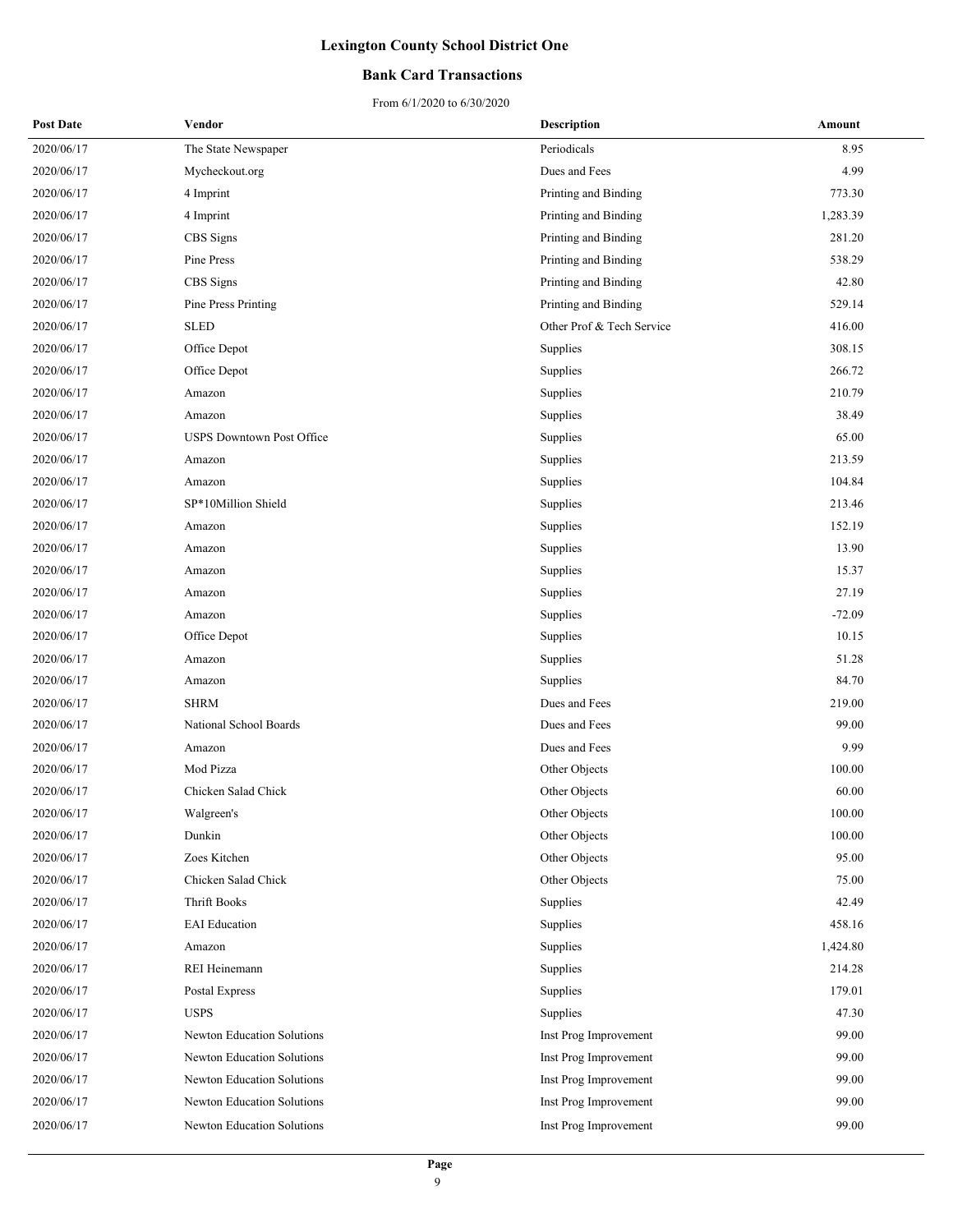### **Bank Card Transactions**

| <b>Post Date</b> | Vendor                                | <b>Description</b>    | Amount    |
|------------------|---------------------------------------|-----------------------|-----------|
| 2020/06/17       | <b>Newton Education Solutions</b>     | Inst Prog Improvement | 99.00     |
| 2020/06/17       | <b>Newton Education Solutions</b>     | Inst Prog Improvement | 99.00     |
| 2020/06/17       | <b>SCASA</b>                          | Travel                | $-80.00$  |
| 2020/06/17       | <b>Hilton Hotels</b>                  | Travel                | $-252.00$ |
| 2020/06/17       | <b>Hilton Hotels</b>                  | Travel                | $-252.00$ |
| 2020/06/17       | <b>SCASA</b>                          | Travel                | $-80.00$  |
| 2020/06/17       | <b>SCASA</b>                          | Travel                | $-80.00$  |
| 2020/06/17       | <b>Hilton Hotels</b>                  | Travel                | $-252.00$ |
| 2020/06/17       | Heinemann                             | Supplies              | 1,219.80  |
| 2020/06/17       | Amazon.com                            | Supplies              | 19.22     |
| 2020/06/17       | Amazon.com                            | Supplies              | 733.20    |
| 2020/06/17       | Amazon.com                            | Supplies              | 221.80    |
| 2020/06/17       | SCHOLASTIC TEACHER STORE-INSTR        | Supplies              | 22.69     |
| 2020/06/17       | EXPEDIA.COM                           | Travel                | $-288.62$ |
| 2020/06/17       | <b>B&amp;H</b> Photo                  | Supplies              | 643.78    |
| 2020/06/17       | <b>Essential Education</b>            | Supplies              | 757.51    |
| 2020/06/17       | Books a Million                       | Supplies              | 460.30    |
| 2020/06/17       | Amazon                                | Supplies              | 320.70    |
| 2020/06/17       | Amazon                                | Supplies              | 26.69     |
| 2020/06/17       | Amazon                                | Supplies              | 110.47    |
| 2020/06/17       | Amazon                                | Supplies              | 203.74    |
| 2020/06/17       | Crown Awards                          | Pupil Activity        | $-1.62$   |
| 2020/06/17       | AMAZON.COM - OFFICE EQUIPMENT         | Pupil Activity        | 96.29     |
| 2020/06/17       | FORMS & SUPPLY - PACKING TAPE         | Pupil Activity        | 93.22     |
| 2020/06/17       | <b>USPS - POSTAGE STAMPS</b>          | Pupil Activity        | 330.00    |
| 2020/06/17       | <b>AMAZON - PACKING BOXES</b>         | Pupil Activity        | 101.64    |
| 2020/06/17       | PINE PRESS - PROMOTION CERTIFI        | Pupil Activity        | 136.57    |
| 2020/06/17       | <b>USPS - POSTAGE</b>                 | Pupil Activity        | 131.70    |
| 2020/06/17       | FORMS & SUPPLY - PACKING TAPE         | Pupil Activity        | 56.01     |
| 2020/06/17       | <b>QUICK SERVE - BATTERIES</b>        | Pupil Activity        | 12.82     |
| 2020/06/17       | CREDIT FROM HEINEMANN - OVERCH        | Pupil Activity        | $-69.84$  |
| 2020/06/17       | <b>CREDIT FROM FORMS &amp; SUPPLY</b> | Pupil Activity        | $-25.17$  |
| 2020/06/17       | HEINEMANN - INSTRUCTIONAL MATE        | Pupil Activity        | 762.38    |
| 2020/06/17       | CREDIT FROM SCHOLASTIC                | Pupil Activity        | $-160.50$ |
| 2020/06/17       | HEINEMANN- INSTRUCTIONAL MATER        | Pupil Activity        | 223.64    |
| 2020/06/17       | USPS - POSTAGE FOR REPORT CARD        | Pupil Activity        | 275.00    |
| 2020/06/17       | <b>USPS - POSTAGE</b>                 | Pupil Activity        | 431.55    |
| 2020/06/17       | IGA - WATER & ICE FOR CEREMONI        | Pupil Activity        | 25.92     |
| 2020/06/17       | THE HOME DEPOT - FERNS FOR 5TH        | Pupil Activity        | 106.91    |
| 2020/06/17       | Amazon.com                            | Pupil Activity        | 39.56     |
| 2020/06/17       | Amazon                                | Pupil Activity        | 1,389.70  |
| 2020/06/17       | Office Depot                          | Pupil Activity        | 267.40    |
| 2020/06/17       | Presentation Systems                  | Pupil Activity        | 746.44    |
| 2020/06/17       | Crossroads Center                     | Pupil Activity        | 212.50    |
| 2020/06/17       | Carolina Retail Packaging             | Pupil Activity        | 55.65     |
|                  |                                       |                       |           |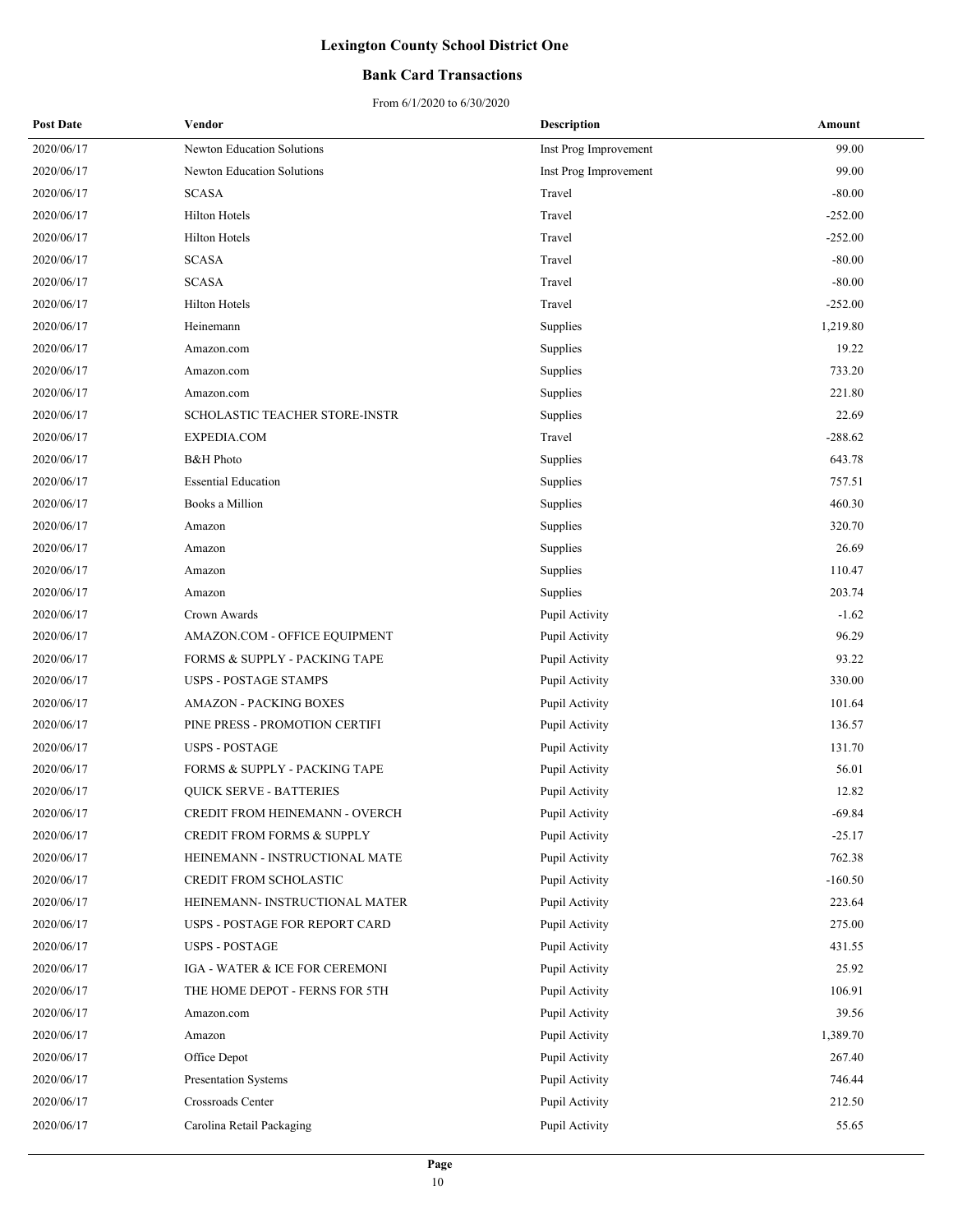### **Bank Card Transactions**

| <b>Post Date</b> | Vendor                         | <b>Description</b>            | Amount   |
|------------------|--------------------------------|-------------------------------|----------|
| 2020/06/17       | Walgreens                      | Pupil Activity                | 17.74    |
| 2020/06/17       | DollarDays.com                 | Pupil Activity                | 100.51   |
| 2020/06/17       | Crossroads Center              | Pupil Activity                | 30.97    |
| 2020/06/17       | Bookoutlet                     | Pupil Activity                | 16.38    |
| 2020/06/17       | musician supply                | Pupil Activity                | 40.93    |
| 2020/06/17       | Amazon                         | Pupil Activity                | 13.90    |
| 2020/06/17       | ACO Med Supply                 | Pupil Activity                | 35.65    |
| 2020/06/17       | Truck Stop 44 Easysavings Cred | Pupil Activity                | $-0.71$  |
| 2020/06/17       | Amazon                         | Pupil Activity                | 169.04   |
| 2020/06/17       | Amazon                         | Pupil Activity                | 256.68   |
| 2020/06/17       | Truck Stop 44                  | Pupil Activity                | 70.58    |
| 2020/06/17       | Sweetwater                     | Supplies                      | 191.50   |
| 2020/06/17       | Amazon                         | <b>Technology Supplies</b>    | 96.27    |
| 2020/06/17       | Trophy and Awards              | Supplies                      | 641.07   |
| 2020/06/18       | Amazon Marketplace             | Supplies-Immersion            | 10.69    |
| 2020/06/18       | Albertine Bookstore            | Supplies-Immersion            | 149.73   |
| 2020/06/18       | Amazon Marketplace             | Supplies-Immersion            | 39.45    |
| 2020/06/18       | Amazon Marketplace             | Supplies-Immersion            | 12.52    |
| 2020/06/18       | OFFICE DEPOT - CALENDARS       | Supplies                      | 69.93    |
| 2020/06/18       | AMAZON - FILE HOLDER FOR OUTSI | Supplies                      | 23.53    |
| 2020/06/18       | OFFICE DEPOT - ENVELOPES FOR R | Supplies                      | 121.95   |
| 2020/06/18       | AMAZON - PRIME MEMBERSHIP      | Supplies                      | 13.90    |
| 2020/06/18       | LOWE'S - ROCKING CHAIRS        | Supplies                      | 414.09   |
| 2020/06/18       | <b>AMAZON - BANKER BOXES</b>   | Supplies                      | 82.94    |
| 2020/06/18       | MEMORIES BY DESIGN - PLATES FO | Supplies                      | 98.44    |
| 2020/06/18       | <b>AMAZON - BOOK BINS</b>      | Supplies                      | 222.52   |
| 2020/06/18       | PATRICIA'S SPIRITWEAR - 5TH GR | Supplies                      | 264.30   |
| 2020/06/18       | AMAZON - READING/WRITING STRAT | Supplies                      | 105.90   |
| 2020/06/18       | FORMS & SUPPLIES - ENVELOPES F | Supplies                      | 285.50   |
| 2020/06/18       | CAMCOR - SOUNDSYSTEM MIKE      | Supplies                      | 331.70   |
| 2020/06/18       | HEINEMANN - READING/WRITING ST | Supplies                      | 1,087.46 |
| 2020/06/18       | <b>BrainPop</b>                | Technology Supplies-Immersion | 170.00   |
| 2020/06/18       | <b>Twinkl Limited</b>          | Technology Supplies-Immersion | 60.00    |
| 2020/06/18       | <b>BrainPOP</b>                | Technology Supplies-Immersion | 170.00   |
| 2020/06/18       | Amazon                         | Supplies                      | 30.01    |
| 2020/06/18       | Amazon Marketplace             | Supplies                      | 14.67    |
| 2020/06/18       | <b>SCASA</b>                   | Travel-Teacher Staff Dev      | $-80.00$ |
| 2020/06/18       | SOUTH CAROLINA ASSOCIA COLUMBI | Travel-Teacher Staff Dev      | $-80.00$ |
| 2020/06/18       | Home Depot                     | Supplies-Maintenace           | 25.49    |
| 2020/06/18       | AutoZone                       | Supplies-Maintenace           | 41.88    |
| 2020/06/18       | AutoZone                       | Supplies-Maintenace           | 156.76   |
| 2020/06/18       | SC Gov.                        | Supplies-Maintenace           | 18.29    |
| 2020/06/18       | Amazon                         | Supplies-Maintenace           | 27.81    |
| 2020/06/18       | Smith & Jones                  | Supplies-Maintenace           | 90.95    |
| 2020/06/18       | <b>Tractor Supply</b>          | Supplies-Maintenace           | 21.50    |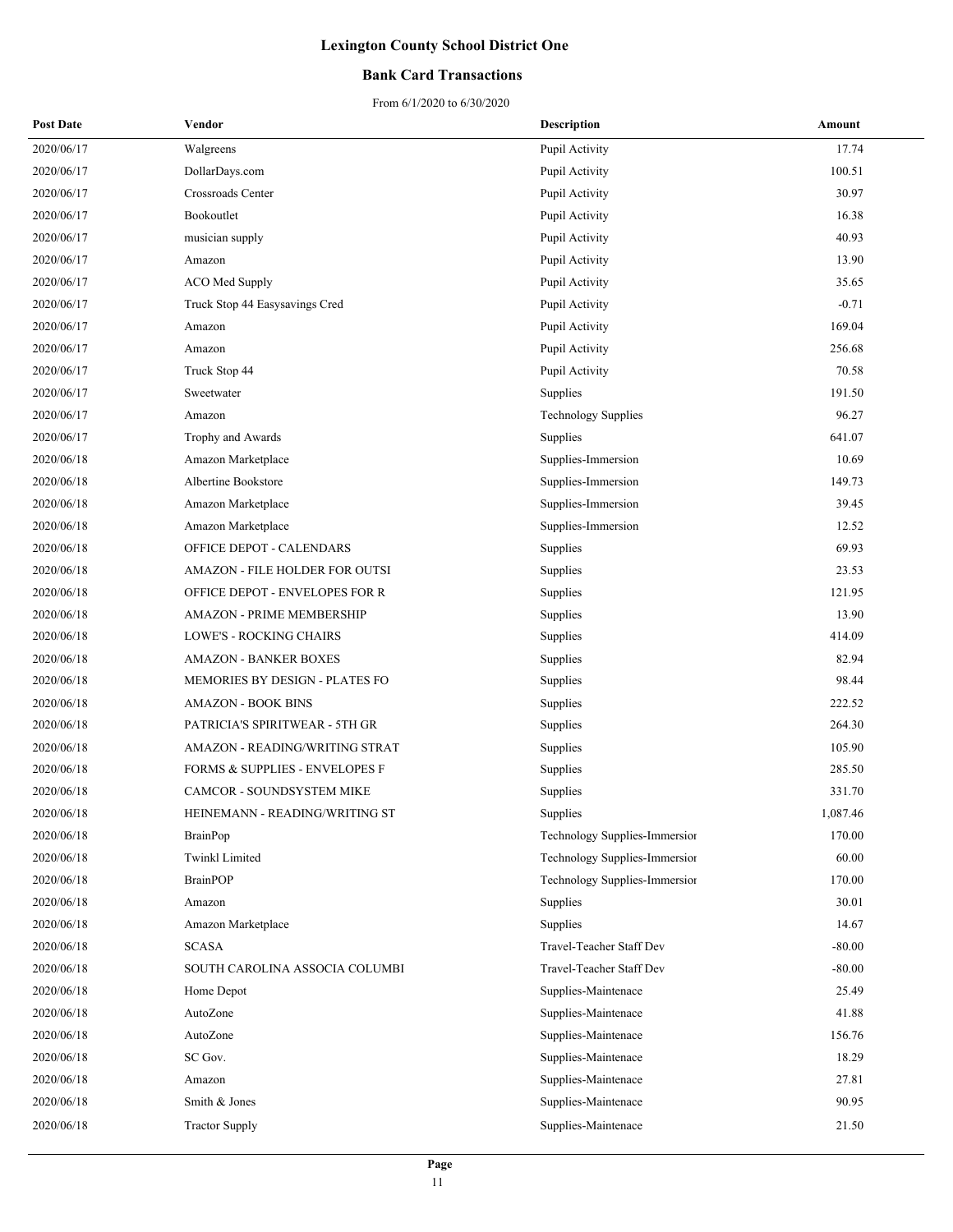### **Bank Card Transactions**

| <b>Post Date</b> | Vendor                          | <b>Description</b>      | Amount  |
|------------------|---------------------------------|-------------------------|---------|
| 2020/06/18       | $\rm BP$                        | Supplies-Maintenace     | 75.29   |
| 2020/06/18       | Amazon                          | Supplies-Maintenace     | 320.99  |
| 2020/06/18       | Amazon                          | Supplies-Maintenace     | 239.74  |
| 2020/06/18       | Circle K                        | Supplies-Maintenace     | 53.46   |
| 2020/06/18       | Sparrow & Kennedy               | Supplies-Maintenace     | 115.30  |
| 2020/06/18       | Amazon                          | Supplies-Maintenace     | 13.10   |
| 2020/06/18       | <b>TSP</b>                      | Supplies-Maintenace     | 155.05  |
| 2020/06/18       | A-Z Lawnmower                   | Supplies-Maintenace     | 112.58  |
| 2020/06/18       | LOWES - FENCE POST MOUNTS       | Supplies                | 8.92    |
| 2020/06/18       | <b>CIRCLE K - GAS FOR MOWER</b> | Supplies                | 19.21   |
| 2020/06/18       | <b>CIRCLE K - CREDIT</b>        | Supplies                | $-0.19$ |
| 2020/06/18       | CS Southeast                    | Supplies-Maintenace     | 123.05  |
| 2020/06/18       | Sherwin Williams                | Supplies-Maintenace     | 252.35  |
| 2020/06/18       | Ed Smith Lumber                 | Supplies-Maintenace     | 20.50   |
| 2020/06/18       | A-Z Lawnmower                   | Supplies-Maintenace     | 104.22  |
| 2020/06/18       | Carts Plus                      | Supplies-Maintenace     | 17.07   |
| 2020/06/18       | A-Z Lawnmower                   | Supplies-Maintenace     | 170.65  |
| 2020/06/18       | Amazon                          | Supplies-Maintenace     | 239.74  |
| 2020/06/18       | Carts Plus                      | Supplies-Maintenace     | 160.45  |
| 2020/06/18       | Smith & Jones                   | Supplies-Maintenace     | 32.50   |
| 2020/06/18       | AutoZone                        | Supplies-Maintenace     | 110.25  |
| 2020/06/18       | WW Grainger                     | Supplies-Maintenace     | 40.57   |
| 2020/06/18       | WW Grainger                     | Supplies-Maintenace     | 40.58   |
| 2020/06/18       | Cox Tire                        | Repairs and Maintenance | 47.61   |
| 2020/06/18       | <b>String Trimmer Heads</b>     | Supplies-Maintenace     | 98.23   |
| 2020/06/18       | Shell Oil                       | Supplies                | 33.00   |
| 2020/06/18       | Lowe's                          | Supplies                | 22.05   |
| 2020/06/18       | RBT Shell Oil                   | Supplies                | $-0.25$ |
| 2020/06/18       | RBT Shell                       | Supplies                | $-0.33$ |
| 2020/06/18       | Smith & Jones                   | Supplies-Maintenace     | 56.29   |
| 2020/06/18       | <b>WAL-MART #0881</b>           | Supplies                | 7.44    |
| 2020/06/18       | DOLLAR GENERAL                  | Supplies                | 16.05   |
| 2020/06/18       | LOWES FOOD #1268                | Supplies                | 47.15   |
| 2020/06/18       | Home Depot                      | Supplies-Maintenace     | 7.62    |
| 2020/06/18       | Lexington True Value            | Supplies-Maintenace     | 23.52   |
| 2020/06/18       | Sherwin Williams                | Supplies-Maintenace     | 17.54   |
| 2020/06/18       | Sparrow & Kennedy               | Supplies-Maintenace     | 146.24  |
| 2020/06/18       | Amazon                          | Supplies-Maintenace     | 239.74  |
| 2020/06/18       | WWWWORKINGPERSONCOM             | Supplies                | 96.76   |
| 2020/06/18       | RBT Sunoco                      | Supplies                | $-0.27$ |
| 2020/06/18       | Sunoco                          | Supplies                | 27.35   |
| 2020/06/18       | Lowes                           | Supplies                | 171.14  |
| 2020/06/18       | Hyman Paper                     | Supplies-Maintenace     | 71.93   |
| 2020/06/18       | Amazon                          | Supplies-Maintenace     | 96.91   |
| 2020/06/18       | Carts Plus                      | Supplies-Maintenace     | 73.78   |
|                  |                                 |                         |         |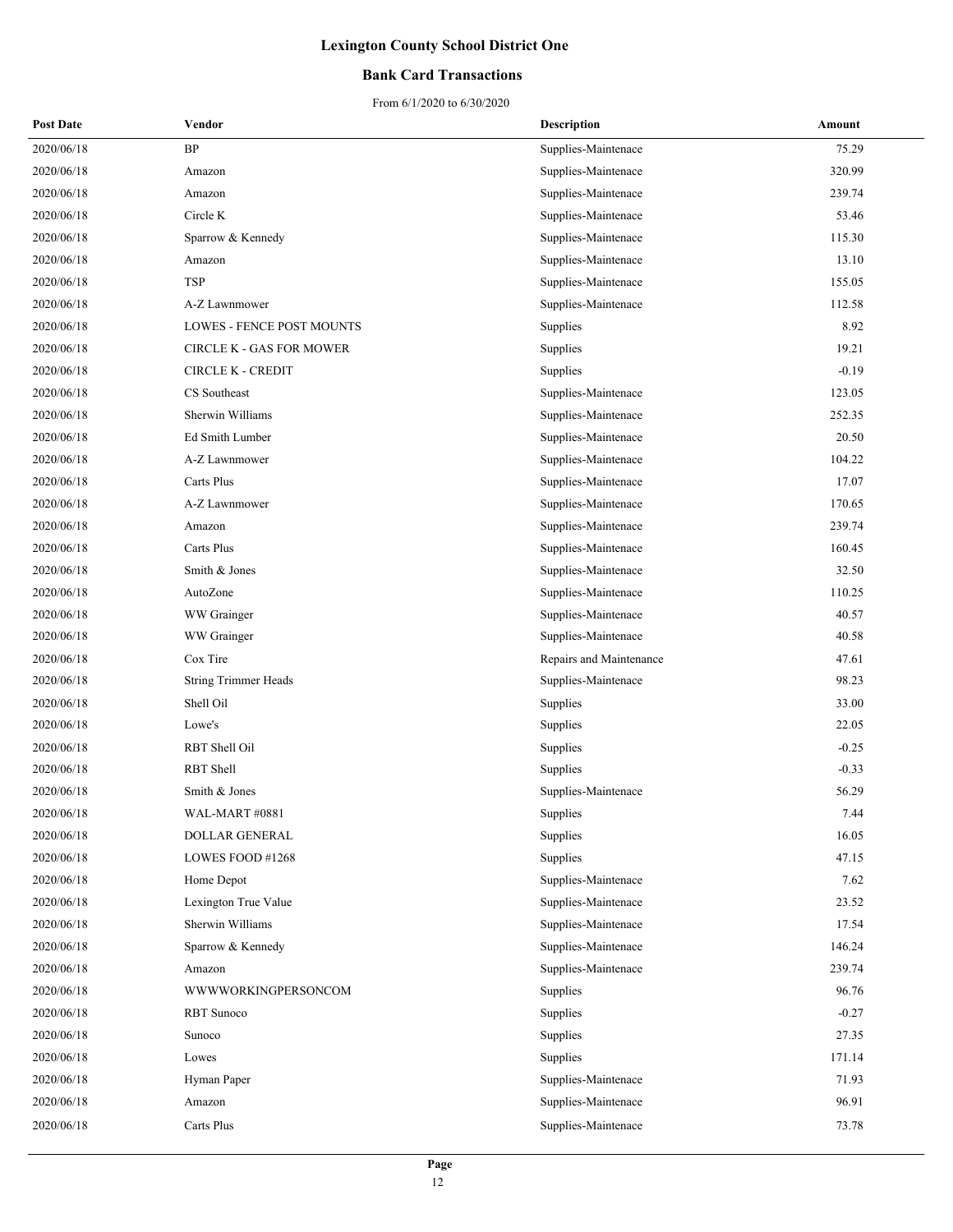### **Bank Card Transactions**

| <b>Post Date</b> | Vendor                          | <b>Description</b>    | Amount   |
|------------------|---------------------------------|-----------------------|----------|
| 2020/06/18       | Sparrow & Kennedy               | Supplies-Maintenace   | 236.44   |
| 2020/06/18       | A-Z Lawnmower                   | Supplies-Maintenace   | 120.90   |
| 2020/06/18       | Smith & Jones                   | Supplies-Maintenace   | 278.20   |
| 2020/06/18       | Lowe's                          | Supplies-Maintenace   | 160.68   |
| 2020/06/18       | <b>USPS</b>                     | Supplies              | 7.00     |
| 2020/06/18       | SQ*The Bakery Cafe'             | Supplies              | 96.30    |
| 2020/06/18       | Amazon.com                      | Supplies              | 68.38    |
| 2020/06/18       | REI*Greenwood:Heinemann         | Supplies              | 228.72   |
| 2020/06/22       | Amazon.Com                      | Supplies              | 41.73    |
| 2020/06/22       | Amazon                          | Supplies              | 298.56   |
| 2020/06/22       | Amazon                          | Supplies              | 179.88   |
| 2020/06/22       | Amazon                          | Supplies              | 748.72   |
| 2020/06/22       | Amazon                          | Supplies              | 453.64   |
| 2020/06/22       | <b>SCASA Refund</b>             | Travel                | $-80.00$ |
| 2020/06/22       | <b>Academy Sports</b>           | Supplies              | 172.76   |
| 2020/06/22       | Speedway                        | Supplies              | 32.69    |
| 2020/06/22       | Derricks Service Center         | Supplies              | 58.80    |
| 2020/06/22       | USPS Lexington Post Office      | Supplies              | 33.00    |
| 2020/06/22       | <b>USPS Gilbert Post Office</b> | Supplies              | 220.00   |
| 2020/06/22       | Office Depot                    | Supplies              | 97.35    |
| 2020/06/22       | CORRUGATED CONTAINERS           | Supplies              | 32.96    |
| 2020/06/22       | <b>AMAZON</b>                   | Supplies              | 88.80    |
| 2020/06/22       | <b>AMAZON</b>                   | Supplies              | 56.11    |
| 2020/06/22       | <b>AMAZON</b>                   | Supplies              | 21.35    |
| 2020/06/22       | <b>AMAZON</b>                   | Supplies              | 31.60    |
| 2020/06/22       | <b>AMAZON</b>                   | Supplies              | 14.18    |
| 2020/06/22       | <b>AMAZON</b>                   | Supplies              | 160.49   |
| 2020/06/22       | <b>AMAZON</b>                   | Supplies              | 51.36    |
| 2020/06/22       | <b>AMAZON</b>                   | Supplies              | 622.20   |
| 2020/06/22       | PARTY CITY                      | Supplies              | 59.71    |
| 2020/06/22       | <b>TARGET</b>                   | Supplies              | 5.13     |
| 2020/06/22       | POSTAL EXPRESS                  | Supplies              | 21.56    |
| 2020/06/22       | <b>AMAZON</b>                   | Supplies              | 13.90    |
| 2020/06/22       | CARES                           | Inst Prog Improvement | 35.00    |
| 2020/06/22       | Amazon                          | Supplies              | 272.08   |
| 2020/06/22       | Amazon                          | Supplies              | 27.05    |
| 2020/06/22       | Amazon                          | Supplies              | 32.09    |
| 2020/06/22       | Amazon                          | Supplies              | 412.04   |
| 2020/06/22       | Amazon                          | Supplies              | 405.08   |
| 2020/06/22       | Heinemann                       | Supplies              | 536.46   |
| 2020/06/22       | ACO Med Supply                  | Pupil Activity        | 56.91    |
| 2020/06/22       | Walgreens                       | Pupil Activity        | 8.37     |
| 2020/06/22       | RBT Circle K                    | Pupil Activity        | $-0.32$  |
| 2020/06/22       | Circle K                        | Pupil Activity        | 31.60    |
| 2020/06/22       | Sport Decals Inc                | Pupil Activity        | 719.13   |
|                  |                                 |                       |          |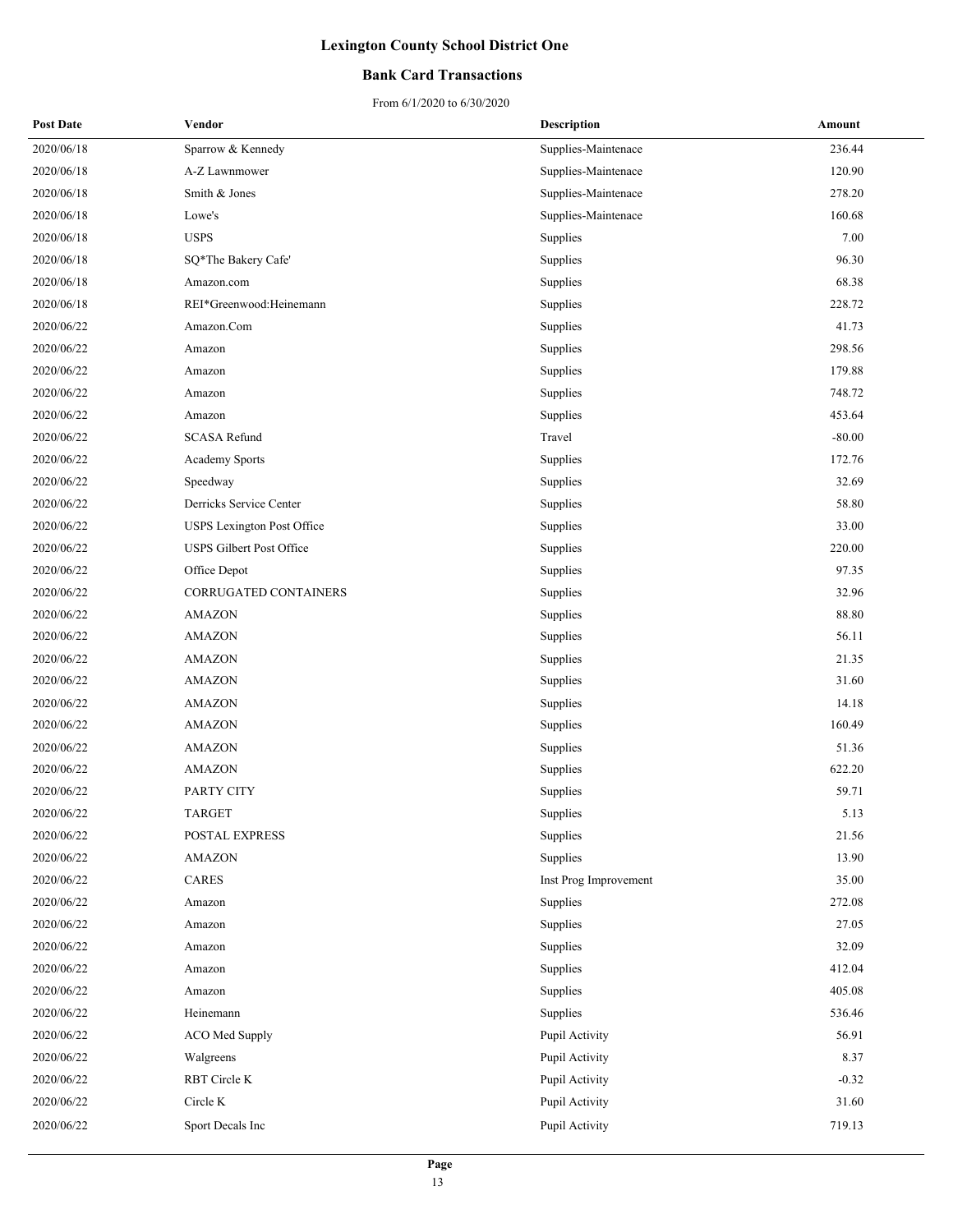### **Bank Card Transactions**

| <b>Post Date</b> | Vendor                       | <b>Description</b>        | Amount   |
|------------------|------------------------------|---------------------------|----------|
| 2020/06/22       | MedPac Bags                  | Pupil Activity            | 339.50   |
| 2020/06/22       | Amazon                       | Pupil Activity            | 169.04   |
| 2020/06/22       | Amazon                       | Pupil Activity            | 58.83    |
| 2020/06/22       | Amazon                       | Pupil Activity            | 74.89    |
| 2020/06/22       | Trophy and Awards            | Pupil Activity            | 156.22   |
| 2020/06/22       | <b>CSI</b>                   | Pupil Activity            | 465.00   |
| 2020/06/22       | Tennis Warehouse             | Pupil Activity            | 240.00   |
| 2020/06/22       | <b>BSN</b>                   | Pupil Activity            | 228.11   |
| 2020/06/22       | Players Academy              | Pupil Activity            | 52.49    |
| 2020/06/24       | Lowe's                       | Supplies                  | 20.14    |
| 2020/06/24       | Circle K                     | Supplies                  | 26.45    |
| 2020/06/24       | Thermoworks                  | Supplies                  | 225.92   |
| 2020/06/24       | Thermoworks                  | Supplies                  | 861.34   |
| 2020/06/24       | Thermoworks                  | Supplies                  | 207.15   |
| 2020/06/24       | Auto Zone                    | Supplies                  | 19.25    |
| 2020/06/24       | Office Depot                 | Supplies                  | 80.79    |
| 2020/06/24       | School Nutrition Association | Dues and Fees             | 149.00   |
| 2020/06/24       | Ed Smith Lumber              | Supplies                  | 7.49     |
| 2020/06/24       | Amazon                       | Supplies                  | 190.65   |
| 2020/06/24       | Lowe's                       | Supplies                  | 265.79   |
| 2020/06/24       | Lowe's                       | Supplies                  | 11.41    |
| 2020/06/24       | United Refrigeration         | Supplies                  | 22.29    |
| 2020/06/24       | United Refrigeration         | Supplies                  | 320.76   |
| 2020/06/24       | Lowe's                       | Supplies                  | 3.96     |
| 2020/06/24       | Ed Smith Lumber              | Supplies                  | 2.13     |
| 2020/06/24       | Amazon                       | Supplies                  | 21.75    |
| 2020/06/24       | Pro Kitchen                  | Supplies                  | 32.70    |
| 2020/06/24       | Midlands Action Photography  | Pupil Activity            | 1,059.30 |
| 2020/06/24       | Iproven                      | Pupil Activity            | 129.98   |
| 2020/06/24       | Henry Schein                 | Pupil Activity            | 143.54   |
| 2020/06/24       | IProven                      | Pupil Activity            | 129.98   |
| 2020/06/24       | Henry Schein                 | Pupil Activity            | 32.58    |
| 2020/06/24       | Amazon                       | Pupil Activity            | 106.99   |
| 2020/06/24       | <b>BSN</b>                   | Pupil Activity            | 208.52   |
| 2020/06/24       | Zogics                       | Pupil Activity            | 92.28    |
| 2020/06/24       | Zogics                       | Pupil Activity            | 279.90   |
| 2020/06/25       | Trophy & Awards Center       | Supplies                  | 85.60    |
| 2020/06/25       | PayPal                       | Supplies                  | 296.85   |
| 2020/06/25       | Office Depot                 | Supplies                  | 417.72   |
| 2020/06/25       | PayPal                       | Supplies                  | 71.10    |
| 2020/06/25       | Office Depot                 | Supplies                  | 159.33   |
| 2020/06/25       | LOWES FOODS - GAS            | Travel                    | 41.00    |
| 2020/06/25       | LOWES FOODS - GAS            | Travel                    | 32.01    |
| 2020/06/25       | LOWES FOODS - GAS            | Travel                    | 41.00    |
| 2020/06/25       | GO DADDY.COM - LEX 1 DOMAIN  | Software Renewal/Agreemen | 141.19   |